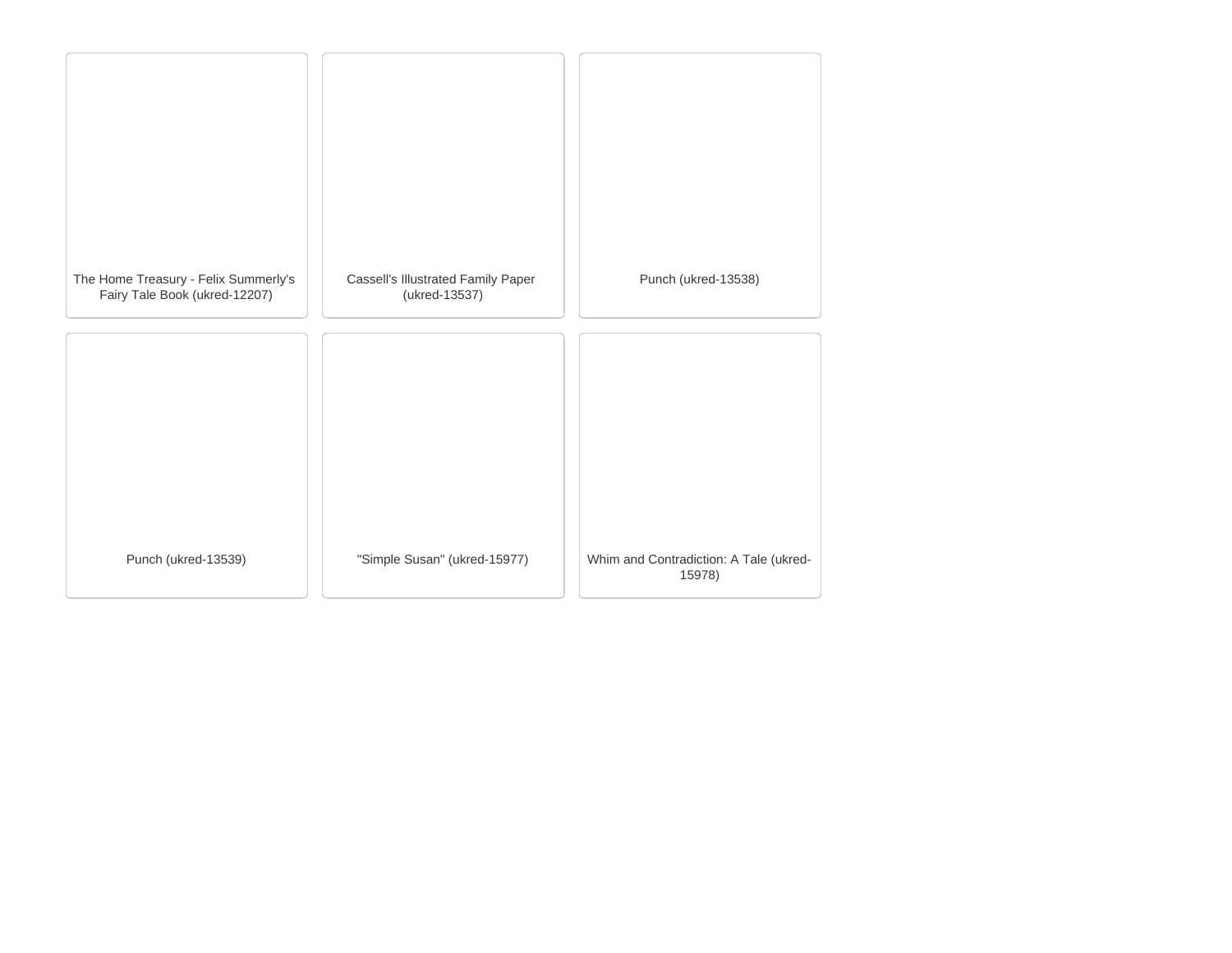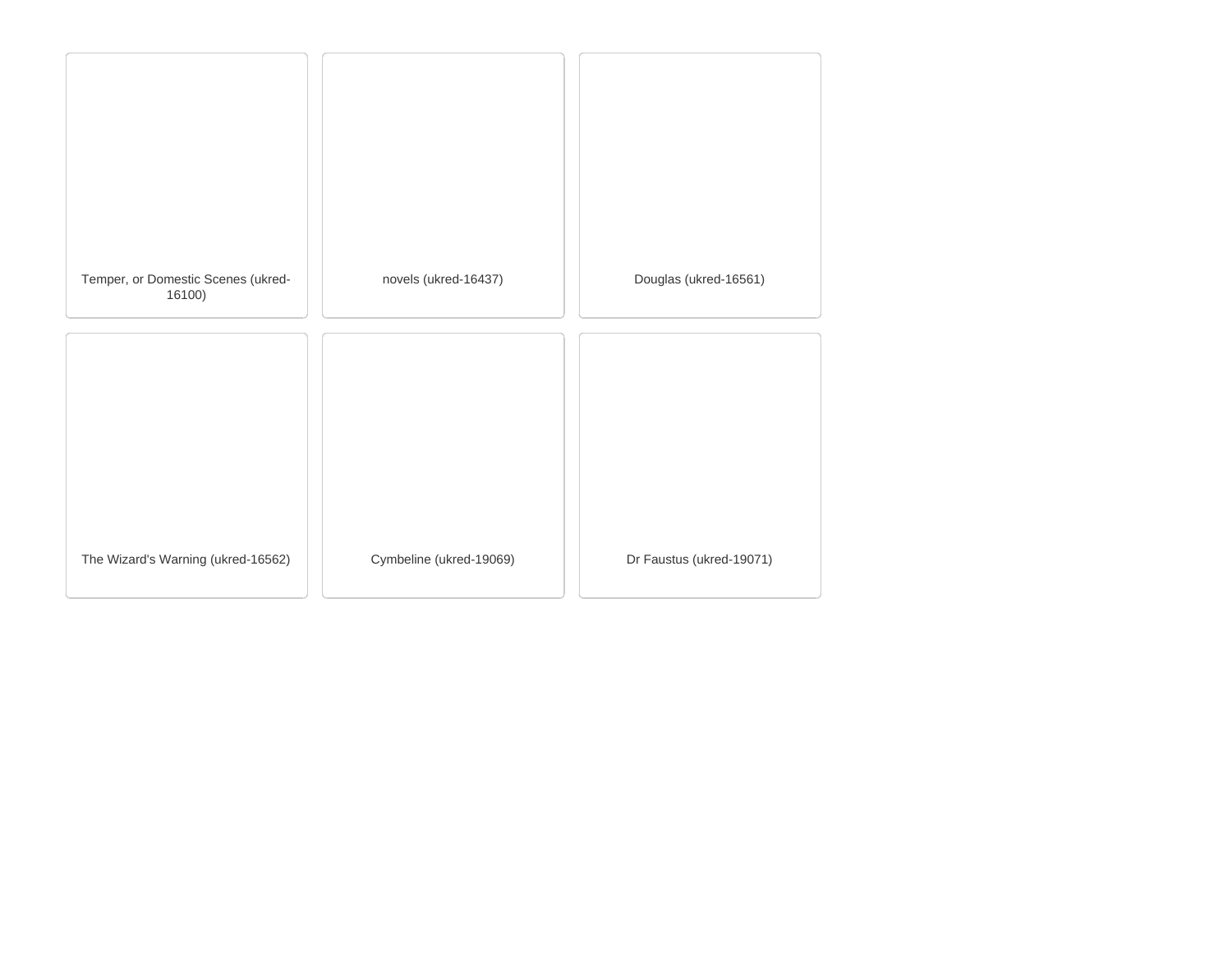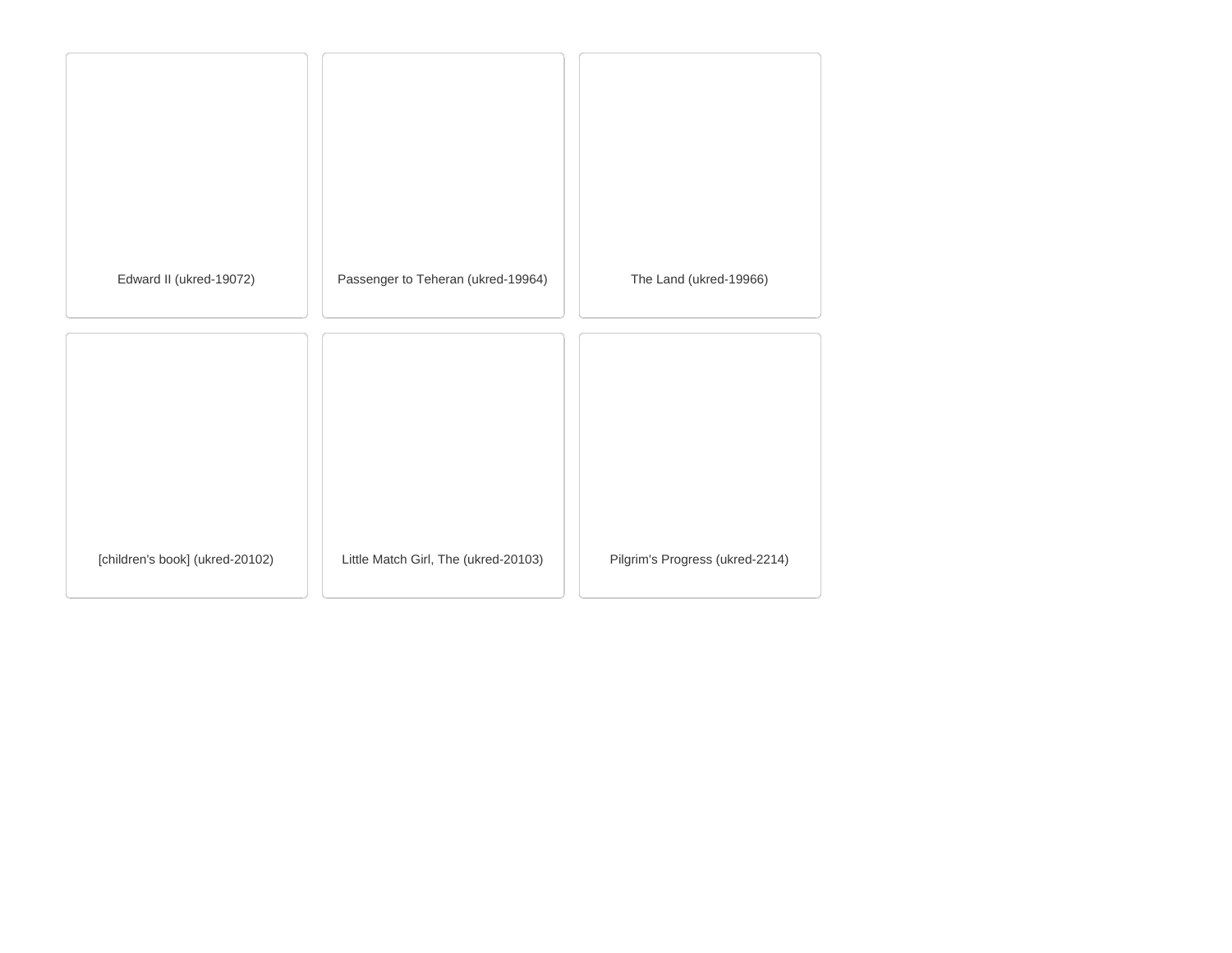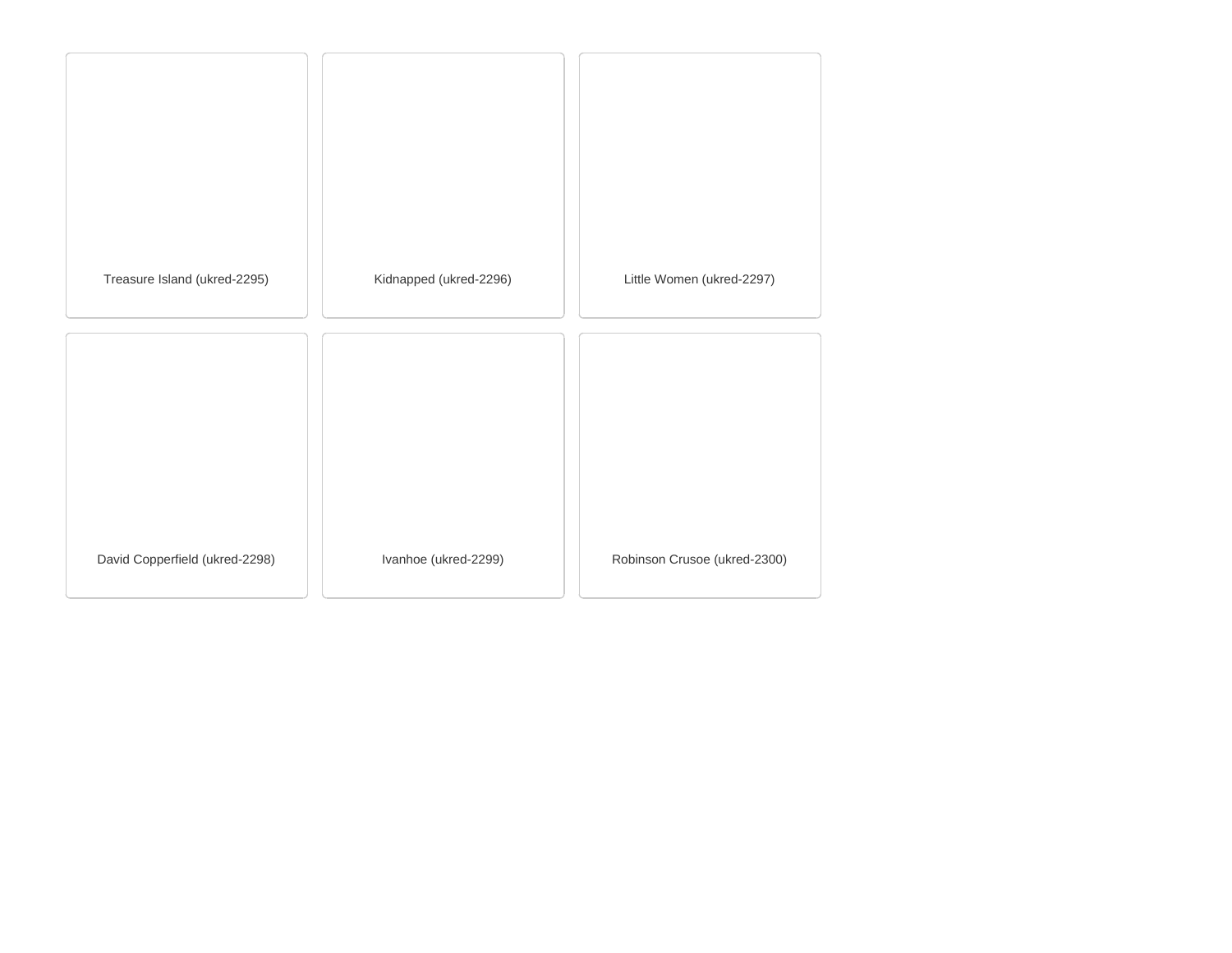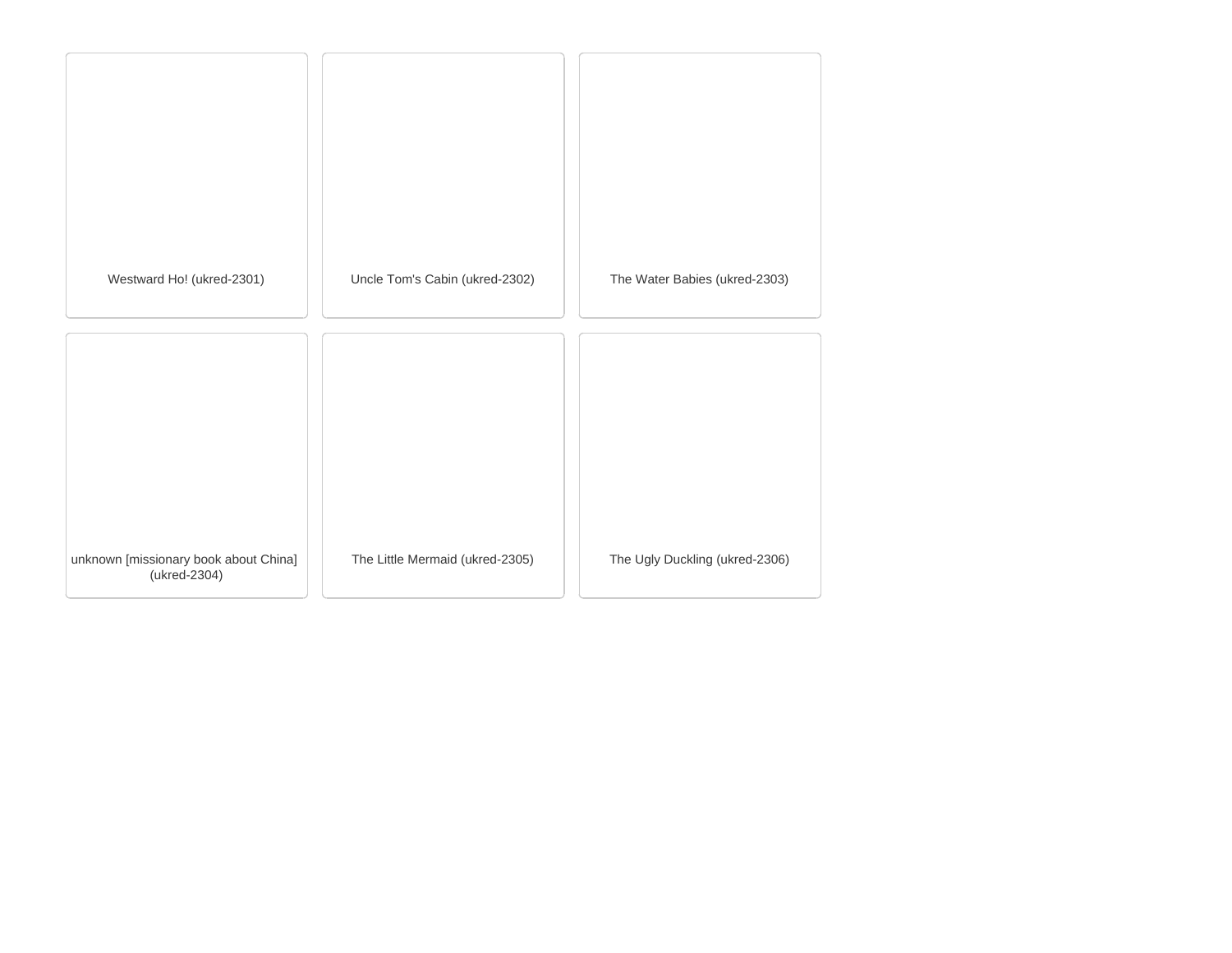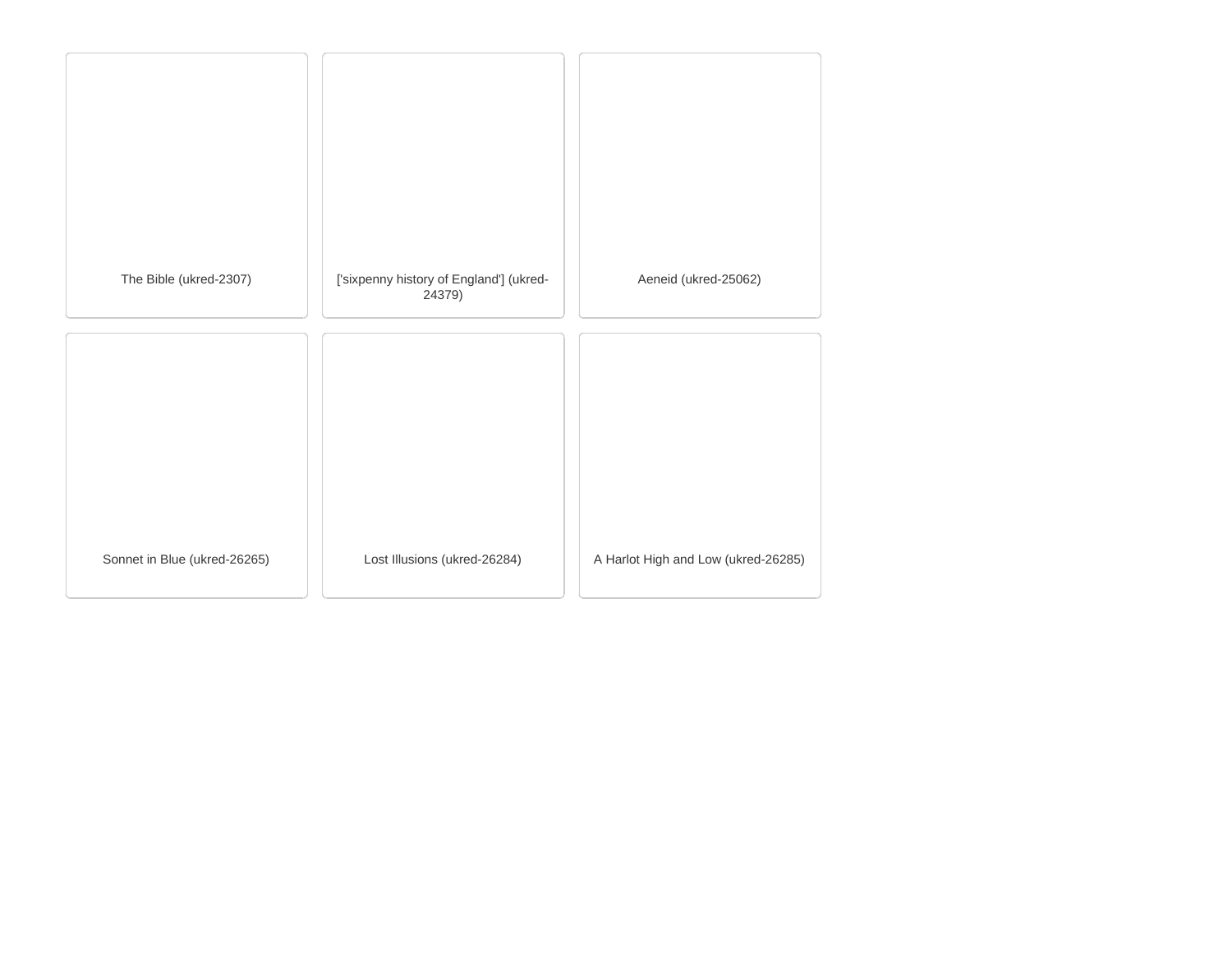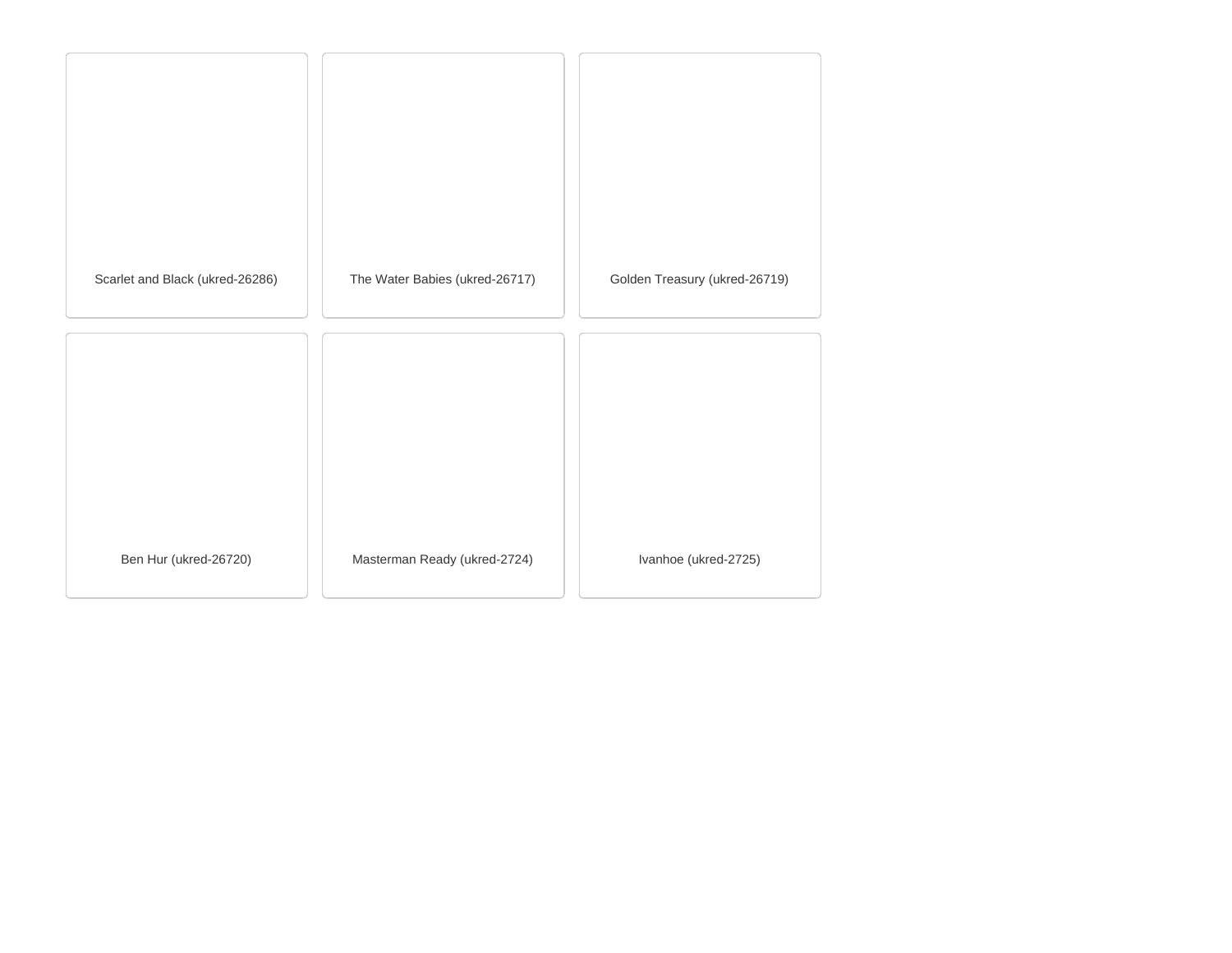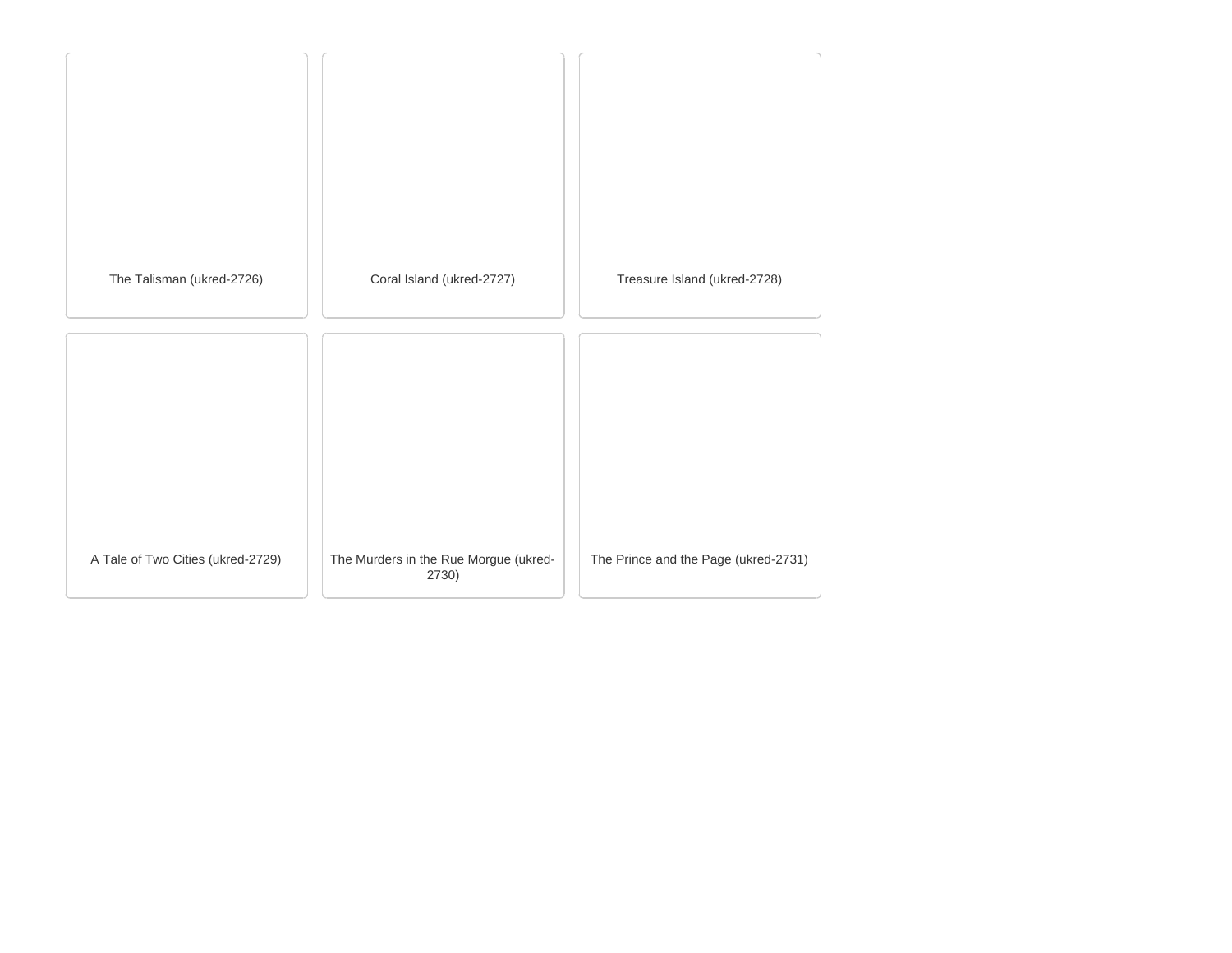| Swiss Family Robinson (ukred-2732) | Reading Without Tears (ukred-31264) | The Pilgrim's Progress (ukred-31265) |
|------------------------------------|-------------------------------------|--------------------------------------|
|                                    |                                     |                                      |
|                                    |                                     |                                      |
|                                    |                                     |                                      |
|                                    |                                     |                                      |
|                                    |                                     |                                      |
| unknown (ukred-32012)              | The Peep of Day (ukred-32253)       | Old St. Paul's (ukred-32254)         |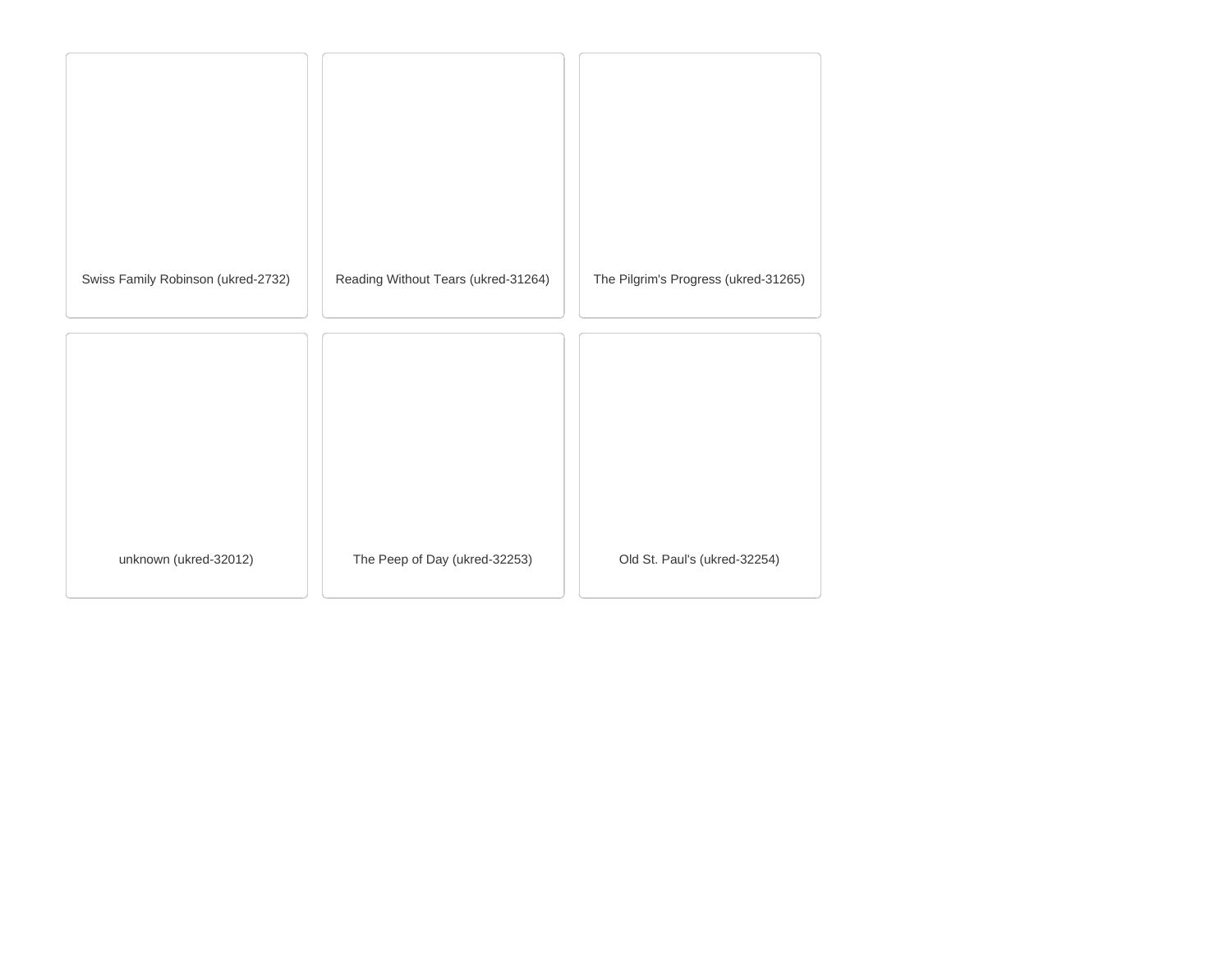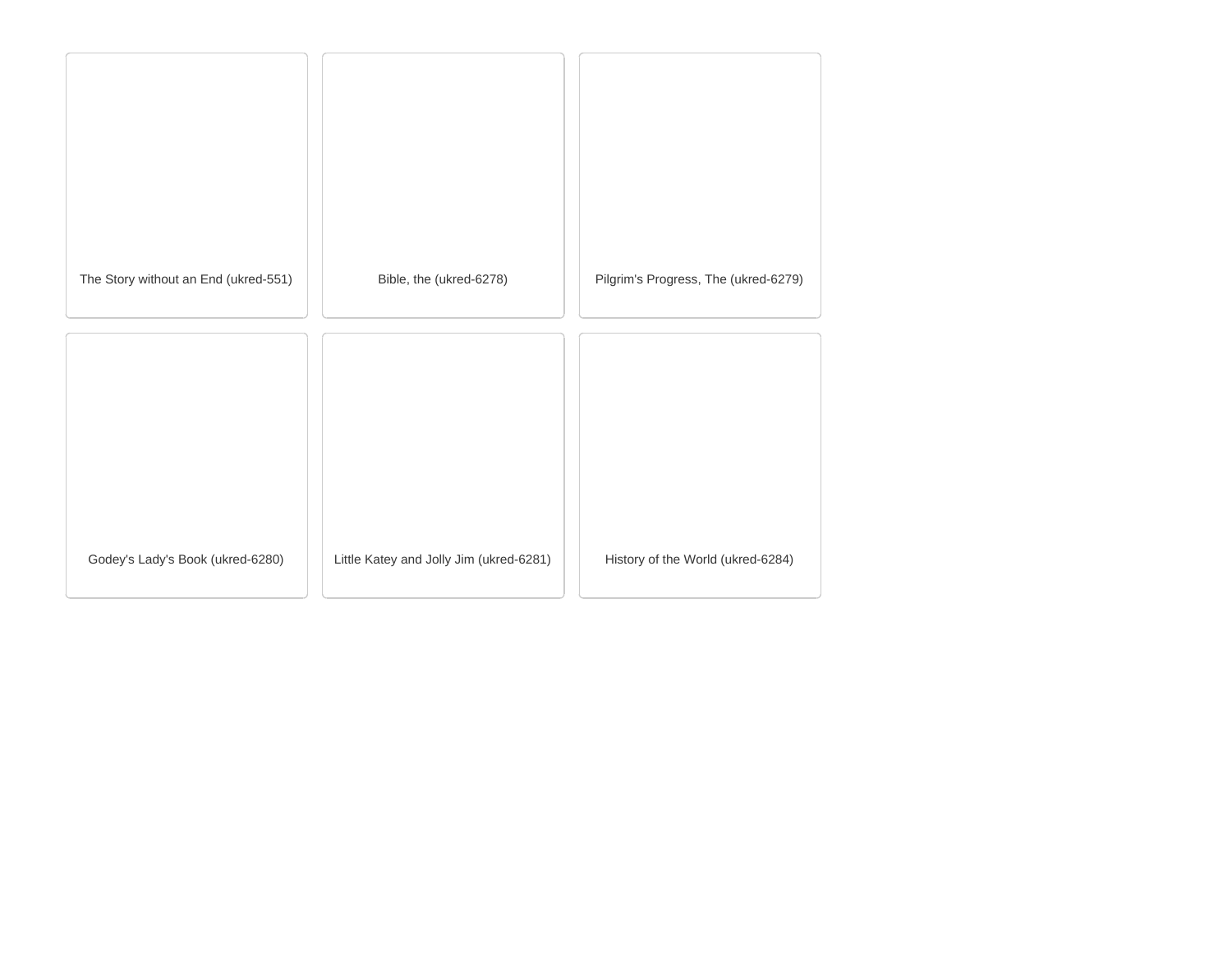